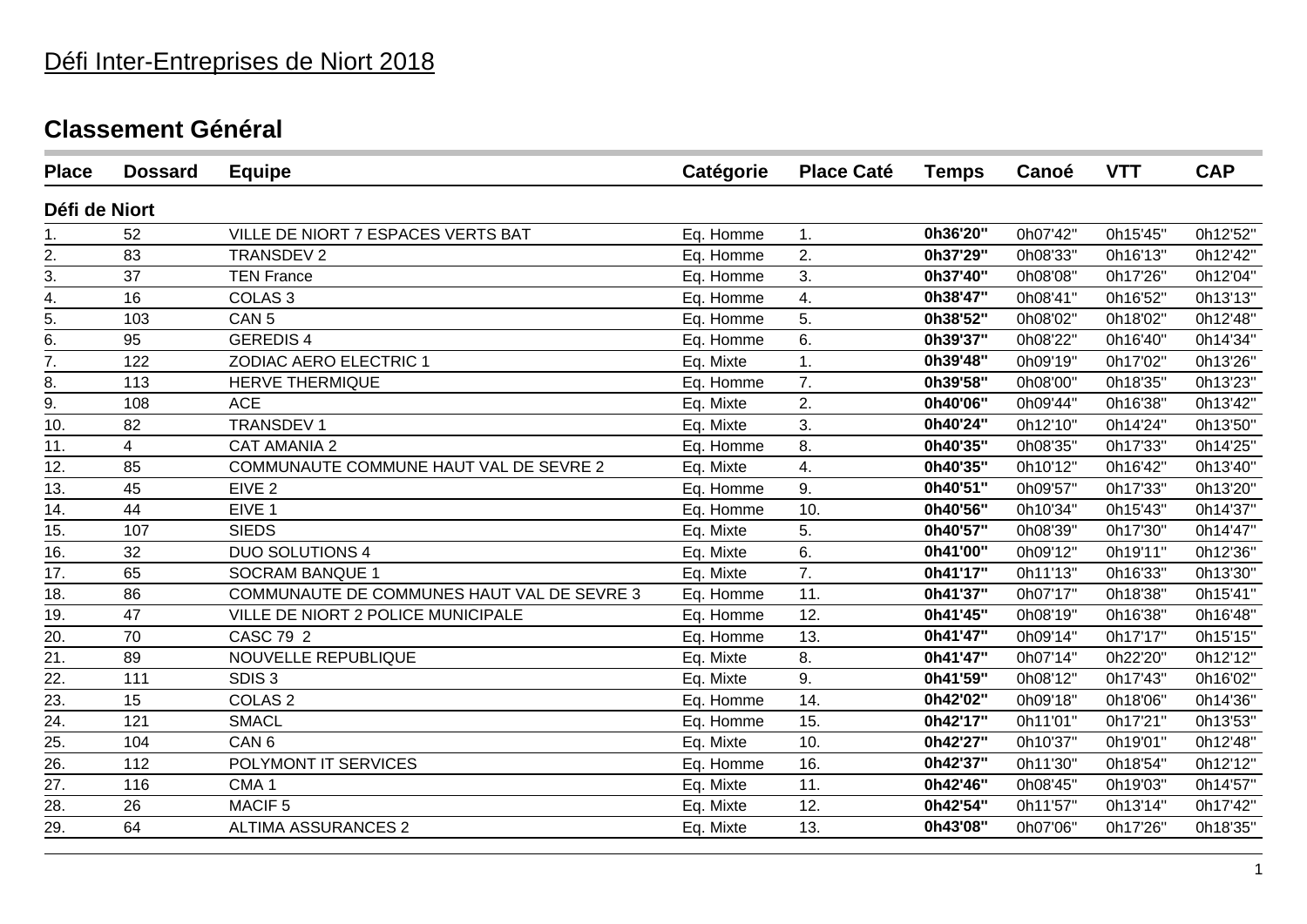## Défi Inter-Entreprises de Niort 2018

| <b>Place</b>       | <b>Dossard</b> | <b>Equipe</b>                                   | Catégorie | <b>Place Caté</b> | <b>Temps</b> | Canoé    | <b>VTT</b> | <b>CAP</b> |
|--------------------|----------------|-------------------------------------------------|-----------|-------------------|--------------|----------|------------|------------|
| 30.                | 66             | <b>SOCRAM BANQUE 2</b>                          | Eq. Homme | 17.               | 0h43'08"     | 0h09'31" | 0h18'22"   | 0h15'14"   |
| 31.                | 92             | <b>SEOLIS/GEREDIS 1</b>                         | Eq. Mixte | 14.               | 0h43'10"     | 0h10'44" | 0h16'34"   | 0h15'51"   |
| $\overline{32}$ .  | 27             | <b>CARCED PROMOCASH1</b>                        | Eq. Homme | 18.               | 0h43'15"     | 0h09'58" | 0h18'10"   | 0h15'06"   |
| 33.                | 17             | COLAS <sub>4</sub>                              | Eq. Homme | 19.               | 0h43'20"     | 0h08'15" | 0h19'54"   | 0h15'09"   |
| 34.                | 77             | CASC 79 9                                       | Eq. Homme | 20.               | 0h43'25"     | 0h08'21" | 0h16'59"   | 0h18'04"   |
| 35.                | 54             | VILLE DE NIORT 9 DIR PATRIMOINE ET MOYENS COPMO | Eq. Homme | 21.               | 0h43'35"     | 0h08'43" | 0h19'49"   | 0h15'02"   |
| 36.                | 57             | VILLE DE NIORT 12 DIR ENSEIGNEMENT              | Eq. Homme | 22.               | 0h43'51"     | 0h07'51" | 0h19'27"   | 0h16'33"   |
| 37.                | 24             | MACIF <sub>3</sub>                              | Eq. Mixte | 15.               | 0h43'57"     | 0h09'18" | 0h18'21"   | 0h16'16"   |
| 38.                | 109            | SDIS <sub>1</sub>                               | Eq. Homme | 23.               | 0h44'02"     | 0h13'55" | 0h15'01"   | 0h15'06"   |
| $\overline{39}$ .  | 72             | CASC 79 4                                       | Eq. Mixte | 16.               | 0h44'05"     | 0h09'39" | 0h19'43"   | 0h14'42"   |
| 40.                | 19             | SODIFRANCE 1                                    | Eq. Homme | 24.               | 0h44'06"     | 0h10'39" | 0h16'33"   | 0h16'53"   |
| 41.                | 33             | SOPRA STERIA 1                                  | Eq. Homme | 25.               | 0h44'28"     | 0h09'16" | 0h20'22"   | 0h14'48"   |
| 42.                | 123            | <b>ZODIAC AERO ELECTRIC 2</b>                   | Eq. Homme | 26.               | 0h44'32"     | 0h09'37" | 0h21'06"   | 0h13'47"   |
| 43.                | 115            | <b>GRAPHIC APPLICATION</b>                      | Eq. Homme | 27.               | 0h44'32"     | 0h10'34" | 0h17'27"   | 0h16'30"   |
| 44.                | 39             | <b>GROUPE Y 2</b>                               | Eq. Homme | 28.               | 0h44'33"     | 0h08'47" | 0h21'53"   | 0h13'51"   |
| $\overline{45}$ .  | 80             | <b>TECNAL</b>                                   | Eq. Homme | 29.               | 0h44'53"     | 0h10'06" | 0h19'23"   | 0h15'23"   |
| $\overline{46}$ .  | 106            | CAN <sub>8</sub>                                | Eq. Mixte | 17.               | 0h45'05"     | 0h10'33" | 0h17'30"   | 0h17'01"   |
| 47.                | 22             | MACIF <sub>1</sub>                              | Eq. Mixte | 18.               | 0h45'21"     | 0h10'33" | 0h19'04"   | 0h15'42"   |
| 48.                | 94             | <b>GEREDIS3</b>                                 | Eq. Homme | 30.               | 0h45'22"     | 0h09'48" | 0h18'52"   | 0h16'41"   |
| 49.                | 120            | MSA <sub>3</sub>                                | Eq. Mixte | 19.               | 0h45'30"     | 0h10'18" | 0h19'02"   | 0h16'09"   |
| 50.                | 96             | <b>SEOLIS 5</b>                                 | Eq. Homme | 31.               | 0h45'42"     | 0h09'28" | 0h21'10"   | 0h15'03"   |
| 51.                | 62             | SEMIE SO SPACE                                  | Eq. Mixte | 20.               | 0h45'45"     | 0h12'59" | 0h18'26"   | 0h14'19"   |
| $\underline{52}$ . | 90             | <b>SOREGOR</b>                                  | Eq. Mixte | 21.               | 0h45'51"     | 0h09'52" | 0h23'21"   | 0h12'37"   |
| 53.                | 41             | <b>GROUPE Y 4</b>                               | Eq. Mixte | 22.               | 0h45'51"     | 0h09'50" | 0h18'24"   | 0h17'37"   |
| 54.                | 14             | COLAS <sub>1</sub>                              | Eq. Mixte | 23.               | 0h46'12"     | 0h10'27" | 0h19'09"   | 0h16'35"   |
| 55.                | 68             | <b>HOROQUARTZ</b>                               | Eq. Mixte | 24.               | 0h46'21"     | 0h11'43" | 0h19'17"   | 0h15'20"   |
| $\underline{56}$ . | 43             | <b>LA MIPE</b>                                  | Eq. Homme | 32.               | 0h46'21"     | 0h08'32" | 0h22'52"   | 0h14'57"   |
| 57.                | 63             | <b>ALTIMA ASSURANCES 1</b>                      | Eq. Mixte | 25.               | 0h46'24"     | 0h11'01" | 0h20'19"   | 0h15'03"   |
| 58.                | 84             | COMMUNAUTE COMMUNE HAUT VAL DE SEVRE 1          | Eq. Mixte | 26.               | 0h46'42"     | 0h11'13" | 0h18'51"   | 0h16'36"   |
| 59.                | 53             | VILLE DE NIORT 8 ESPACES VERTS                  | Eq. Mixte | 27.               | 0h46'43"     | 0h10'55" | 0h19'46"   | 0h16'00"   |
| 60.                | 93             | SEOLIS/GEREDIS 2                                | Eq. Mixte | 28.               | 0h46'57"     | 0h11'44" | 0h18'52"   | 0h16'20"   |
|                    |                |                                                 |           |                   |              |          |            |            |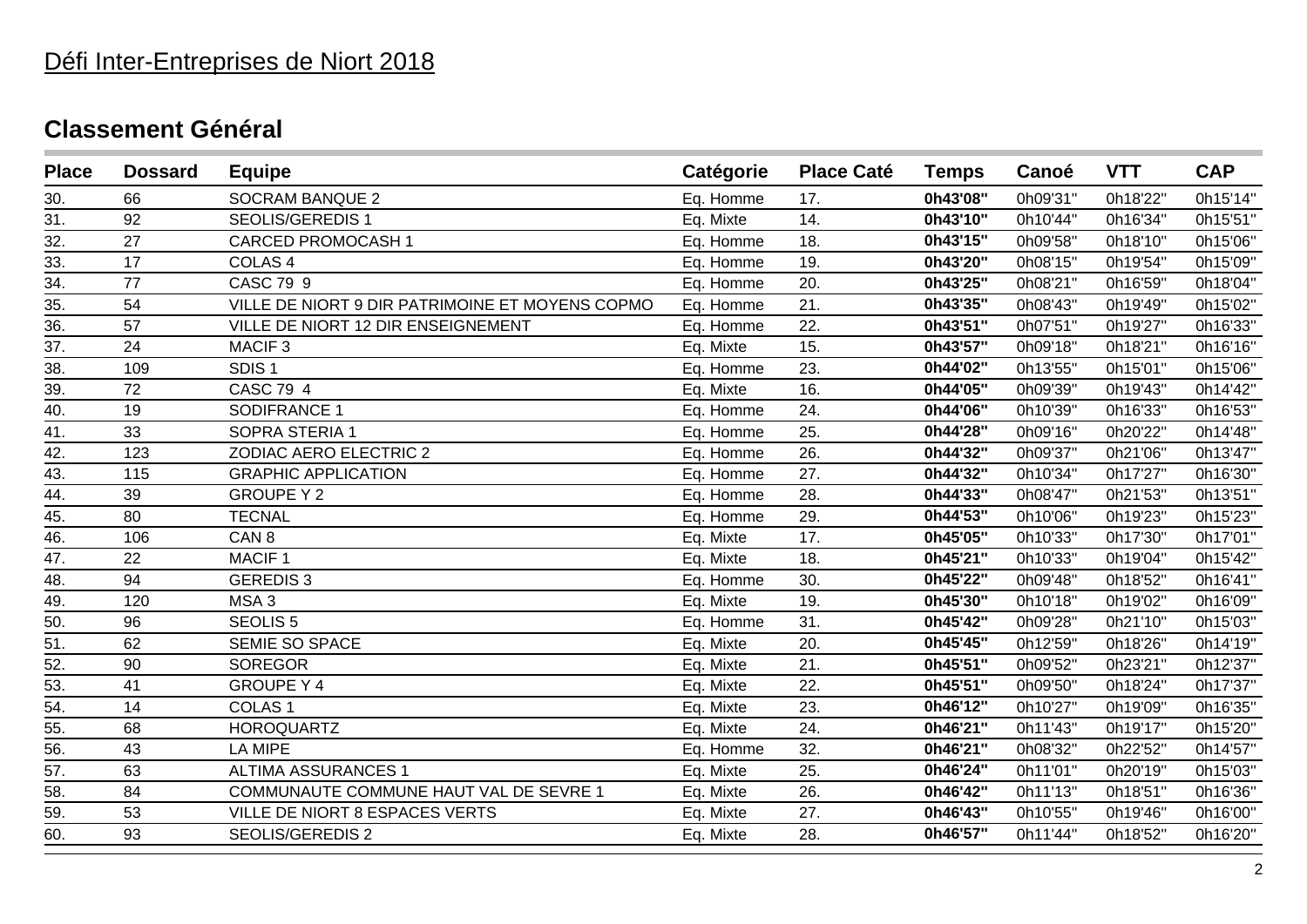| <b>Place</b>      | <b>Dossard</b> | <b>Equipe</b>                                   | Catégorie | <b>Place Caté</b> | <b>Temps</b> | Canoé    | <b>VTT</b> | <b>CAP</b> |
|-------------------|----------------|-------------------------------------------------|-----------|-------------------|--------------|----------|------------|------------|
| 61.               | 28             | <b>CARCED PROMOCASH 2</b>                       | Eq. Homme | 33.               | 0h47'12"     | 0h12'07" | 0h18'52"   | 0h16'12"   |
| 62.               | 67             | <b>SOCRAM BANQUE 3</b>                          | Eq. Femme | 1.                | 0h47'16"     | 0h08'57" | 0h22'04"   | 0h16'13"   |
| 63.               | 55             | VILLE DE NIORT 10 JARDINS ESPACES NATURELS      | Eq. Homme | 34.               | 0h47'16"     | 0h09'27" | 0h23'26"   | 0h14'22"   |
| 64.               | 5              | SOGETI <sub>1</sub>                             | Eq. Mixte | 29.               | 0h47'19"     | 0h11'03" | 0h21'57"   | 0h14'18"   |
| 65.               | 100            | CAN <sub>2</sub>                                | Eq. Homme | 35.               | 0h47'28"     | 0h10'22" | 0h16'00"   | 0h21'05"   |
| 66.               | 79             | <b>LEACH INTERNATIONAL EUROPE</b>               | Eq. Mixte | 30.               | 0h47'37"     | 0h07'24" | 0h21'56"   | 0h18'16"   |
| 67.               | 36             | <b>CANAMETAL 2</b>                              | Eq. Homme | 36.               | 0h47'44"     | 0h13'01" | 0h18'45"   | 0h15'57"   |
| 68.               | 35             | <b>CANAMETAL 1</b>                              | Eq. Homme | 37.               | 0h48'03"     | 0h07'05" | 0h23'31"   | 0h17'26"   |
| 69.               | 23             | MACIF <sub>2</sub>                              | Eq. Homme | 38.               | 0h48'10"     | 0h10'22" | 0h19'39"   | 0h18'08"   |
| $\overline{70}$ . | 98             | <b>SEOLIS 7</b>                                 | Eq. Mixte | 31.               | 0h48'18"     | 0h11'11" | 0h20'02"   | 0h17'04"   |
| 71.               | 50             | VILLE DE NIORT 5 DIR PATRIMOINE ET MOYENS EPGTB | Eq. Homme | 39.               | 0h48'26"     | 0h09'35" | 0h19'32"   | 0h19'18"   |
| 72.               | 21             | <b>ABOUTIR EMPLOI</b>                           | Eq. Mixte | 32.               | 0h48'33"     | 0h12'39" | 0h19'02"   | 0h16'52"   |
| $\overline{73}$ . | 51             | VILLE DE NIORT 6 SERV CIMETIERES                | Eq. Homme | 40.               | 0h48'53"     | 0h07'59" | 0h21'05"   | 0h19'49"   |
| 74.               | 48             | VILLE DE NIORT 3 POLICE MUNICIPALE              | Eq. Mixte | 33.               | 0h49'03"     | 0h09'14" | 0h22'12"   | 0h17'36"   |
| 75.               | 60             | VILLE DE NIORT 15 ELUS MUNICIPAUX               | Eq. Mixte | 34.               | 0h49'15"     | 0h12'19" | 0h20'33"   | 0h16'21"   |
| 76.               | 12             | <b>ETS LES TERRASSES 1</b>                      | Eq. Mixte | 35.               | 0h49'15"     | 0h08'56" | 0h22'13"   | 0h18'06"   |
| $\overline{77}$ . | 59             | <b>VILLE DE NIORT 14 PATURBA</b>                | Eq. Mixte | 36.               | 0h49'52"     | 0h10'43" | 0h17'33"   | 0h21'36"   |
| 78.               | 46             | VILLE DE NIORT 1 DIR ESP PUBLICS                | Eq. Mixte | 37.               | 0h50'28"     | 0h15'21" | 0h17'41"   | 0h17'25"   |
| 79.               | 13             | <b>ETS LES TERRASSES 2</b>                      | Eq. Mixte | 38.               | 0h50'30"     | 0h14'20" | 0h19'30"   | 0h16'40"   |
| 80.               | 97             | SEOLIS <sub>6</sub>                             | Eq. Femme | 2.                | 0h50'55"     | 0h10'03" | 0h23'07"   | 0h17'44"   |
| 81.               | 69             | CASC 79 1                                       | Eq. Femme | 3.                | 0h51'37"     | 0h10'35" | 0h22'39"   | 0h18'22"   |
| 82.               | $\mathbf{1}$   | <b>BOIRON1</b>                                  | Eq. Mixte | 39.               | 0h51'52"     | 0h11'32" | 0h20'12"   | 0h20'08"   |
| 83.               | 71             | CASC 79 3                                       | Eq. Mixte | 40.               | 0h51'56"     | 0h10'36" | 0h20'38"   | 0h20'41"   |
| $\overline{84}$ . | 101            | CAN <sub>3</sub>                                | Eq. Mixte | 41.               | 0h51'56"     | 0h10'20" | 0h23'24"   | 0h18'12"   |
| 85.               | 61             | VILLE DE NIORT 16 DIR GENERALE ELARGIE          | Eq. Mixte | 42.               | 0h51'58"     | 0h11'00" | 0h21'00"   | 0h19'58"   |
| 86.               | 88             | <b>GFI INFORMATIQUE</b>                         | Eq. Mixte | 43.               | 0h52'19"     | 0h09'46" | 0h15'48"   | 0h26'44"   |
| 87.               | 25             | MACIF 4                                         | Eq. Femme | 4.                | 0h52'23"     | 0h11'32" | 0h21'36"   | 0h19'14"   |
| 88.               | 105            | CAN <sub>7</sub>                                | Eq. Mixte | 44.               | 0h52'51"     | 0h09'52" | 0h23'53"   | 0h19'06"   |
| 89.               | 87             | COMMUNAUTE DE COMMUNES HAUT VAL DE SEVRE 4      | Eq. Femme | 5.                | 0h53'01"     | 0h09'12" | 0h23'41"   | 0h20'06"   |
| 90.               | 99             | CAN <sub>1</sub>                                | Eq. Mixte | 45.               | 0h53'01"     | 0h11'26" | 0h18'19"   | 0h23'15"   |
| 91.               | 118            | MSA <sub>1</sub>                                | Eq. Femme | 6.                | 0h53'29"     | 0h10'42" | 0h21'57"   | 0h20'49"   |
|                   |                |                                                 |           |                   |              |          |            |            |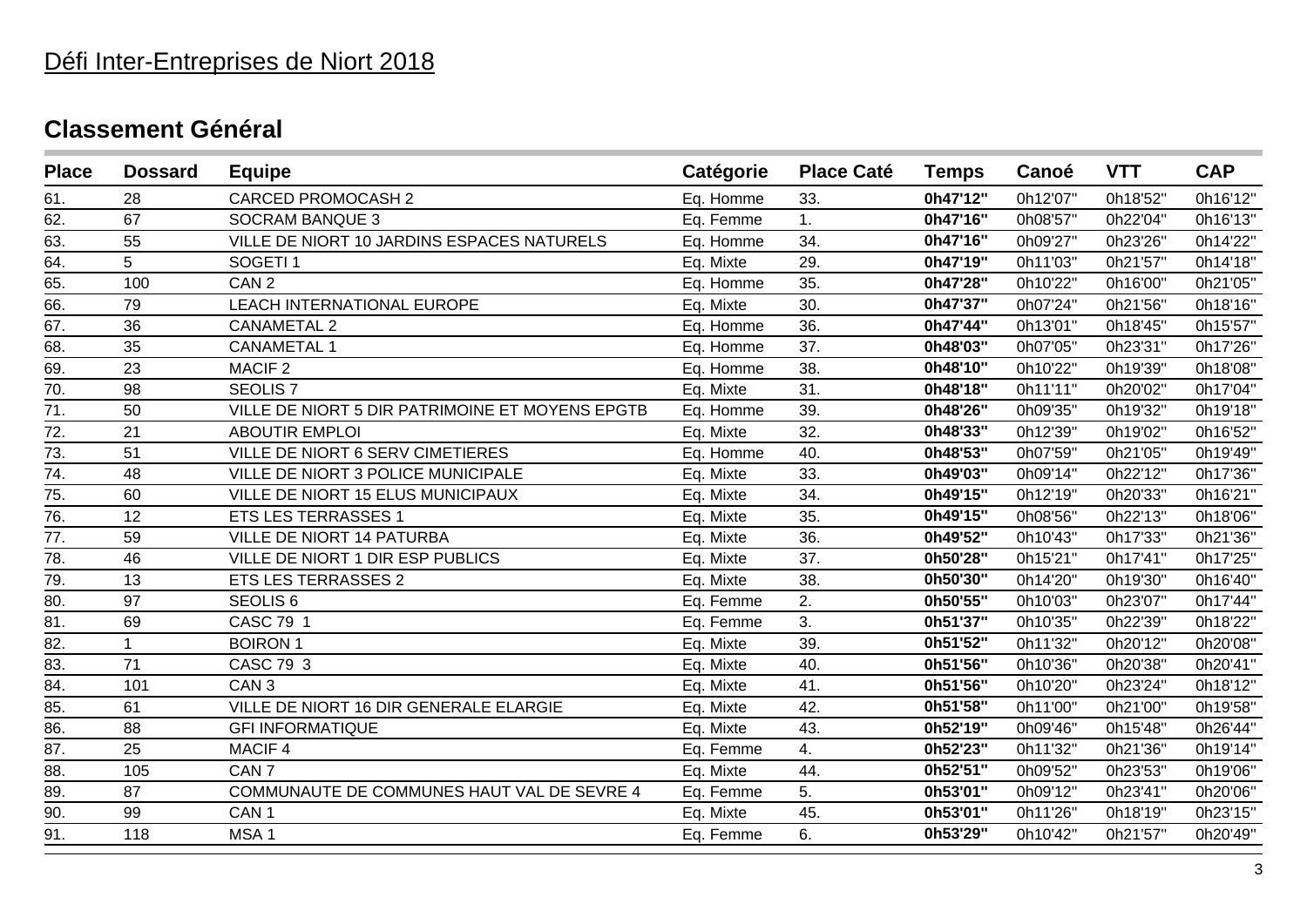# Défi Inter-Entreprises de Niort 2018

| <b>Place</b> | <b>Dossard</b> | <b>Equipe</b>                      | Catégorie | <b>Place Caté</b> | <b>Temps</b> | Canoé    | <b>VTT</b> | <b>CAP</b> |
|--------------|----------------|------------------------------------|-----------|-------------------|--------------|----------|------------|------------|
| 92.          | 20             | SODIFRANCE 2                       | Eq. Homme | 41.               | 0h53'32"     | 0h10'09" | 0h27'26"   | 0h15'56"   |
| 93.          | 78             | CASC 79 10                         | Eq. Mixte | 46.               | 0h53'50"     | 0h13'19" | 0h20'55"   | 0h19'35"   |
| 94.          | $\overline{7}$ | IMMOBILIERE ATLANTIC AMENAGEMENT 1 | Eq. Femme | 7.                | 0h53'51"     | 0h10'57" | 0h21'42"   | 0h21'12"   |
| 95.          | 30             | <b>DUO SOLUTIONS 2</b>             | Eq. Mixte | 47.               | 0h54'02"     | 0h11'25" | 0h18'55"   | 0h23'41"   |
| 96.          | 8              | IMMOBILIERE ATLANTIC AMENAGEMENT 2 | Eq. Mixte | 48.               | 0h54'05"     | 0h09'46" | 0h20'41"   | 0h23'36"   |
| 97.          | 49             | VILLE DE NIORT 4 DIR FINANCES DPM  | Eq. Femme | 8.                | 0h54'11"     | 0h09'01" | 0h27'44"   | 0h17'25"   |
| 98.          | 114            | <b>CER France</b>                  | Eq. Mixte | 49.               | 0h54'26"     | 0h10'35" | 0h21'10"   | 0h22'41"   |
| 99.          | 73             | CASC 79 5                          | Eq. Femme | 9.                | 0h55'11"     | 0h10'55" | 0h24'12"   | 0h20'04"   |
| 100.         | 42             | <b>GROUPE Y 5</b>                  | Eq. Mixte | 50.               | 0h55'22"     | 0h13'21" | 0h23'07"   | 0h18'53"   |
| 101.         | 3              | <b>CAT AMANIA 1</b>                | Eq. Mixte | 51.               | 0h55'29"     | 0h11'15" | 0h19'47"   | 0h24'26"   |
| 102.         | 40             | <b>GROUPE Y3</b>                   | Eq. Mixte | 52.               | 0h55'45"     | 0h14'24" | 0h19'10"   | 0h22'10"   |
| 103.         | 81             | ECOLE DE LA 2EME CHANCE            | Eq. Mixte | 53.               | 0h55'48"     | 0h11'26" | 0h23'03"   | 0h21'19"   |
| 104.         | 34             | SOPRA STERIA 2                     | Eq. Femme | 10.               | 0h55'57"     | 0h12'09" | 0h23'44"   | 0h20'04"   |
| 105.         | 74             | CASC 79 6                          | Eq. Mixte | 54.               | 0h56'04"     | 0h11'46" | 0h23'18"   | 0h20'59"   |
| 106.         | 29             | <b>DUO SOLUTIONS 1</b>             | Eq. Femme | 11.               | 0h56'28"     | 0h12'10" | 0h26'01"   | 0h18'16"   |
| 107.         | 38             | <b>GROUPE Y1</b>                   | Eq. Femme | 12.               | 0h56'44"     | 0h11'33" | 0h24'36"   | 0h20'34"   |
| 108.         | 11             | IMMOBILIERE ATLANTIC AMENAGEMENT 5 | Eq. Mixte | 55.               | 0h56'54"     | 0h17'13" | 0h21'59"   | 0h17'41"   |
| 109.         | 91             | <b>ATELIERS MECA</b>               | Eq. Mixte | 56.               | 0h57'02"     | 0h11'10" | 0h23'46"   | 0h22'05"   |
| 110.         | 119            | MSA <sub>2</sub>                   | Eq. Femme | 13.               | 0h57'16"     | 0h10'35" | 0h27'49"   | 0h18'51"   |
| 111.         | 9              | IMMOBILIERE ATLANTIC AMENAGEMENT 3 | Eq. Mixte | 57.               | 0h58'22"     | 0h11'50" | 0h27'21"   | 0h19'10"   |
| 112.         | 10             | IMMOBILIERE ATLANTIC AMENAGEMENT 4 | Eq. Femme | 14.               | 0h58'27"     | 0h11'15" | 0h29'51"   | 0h17'20"   |
| 113.         | 31             | <b>DUO SOLUTIONS 3</b>             | Eq. Mixte | 58.               | 0h58'29"     | 0h10'10" | 0h24'35"   | 0h23'42"   |
| 114.         | 117            | CMA <sub>2</sub>                   | Eq. Mixte | 59.               | 0h58'55"     | 0h10'43" | 0h24'38"   | 0h23'33"   |
| 115.         | 56             | VILLE DE NIORT 11 POLE RESSOURCES  | Eq. Femme | 15.               | 0h59'09"     | 0h12'10" | 0h21'26"   | 0h25'32"   |
| 116.         | 6              | SOGETI <sub>2</sub>                | Eq. Mixte | 60.               | 0h59'11"     | 0h11'05" | 0h27'38"   | 0h20'26"   |
| 117.         | 75             | CASC 79 7                          | Eq. Femme | 16.               | 0h59'25"     | 0h14'18" | 0h23'46"   | 0h21'20"   |
| 118.         | $\overline{2}$ | <b>BOIRON 2</b>                    | Eq. Mixte | 61.               | 1h00'42"     | 0h13'06" | 0h24'47"   | 0h22'47"   |
| 119.         | 110            | SDIS <sub>2</sub>                  | Eq. Femme | 17.               | 1h03'00"     | 0h12'00" | 0h26'43"   | 0h24'17"   |
| 120.         | 102            | CAN <sub>4</sub>                   | Eq. Mixte | 62.               | 1h03'08"     | 0h07'47" | 0h34'13"   | 0h21'07"   |
| 121.         | 76             | <b>CASC 79 8</b>                   | Eq. Femme | 18.               | 1h06'54"     | 0h20'13" | 0h26'25"   | 0h20'15"   |